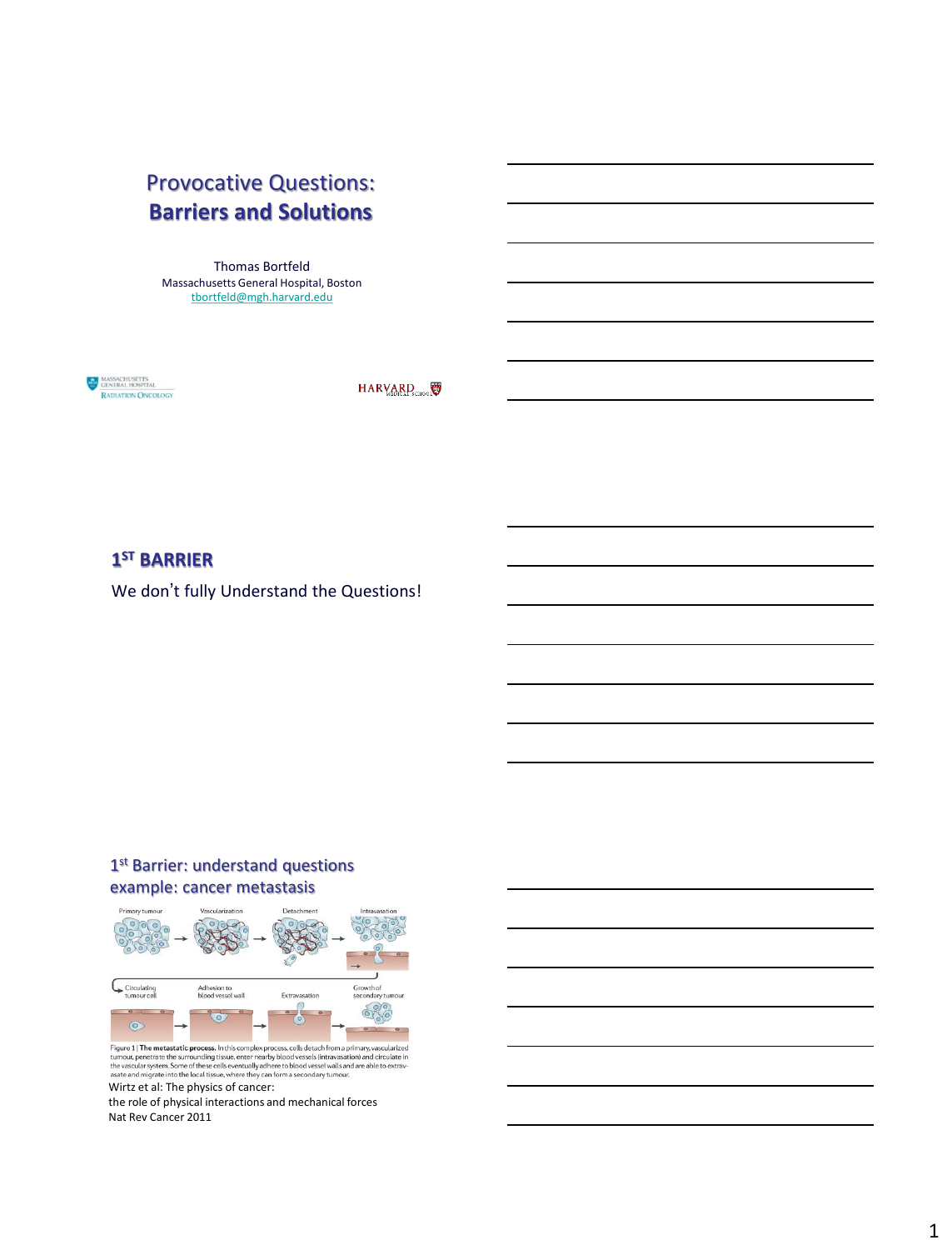## Dumb it down for physicists? NO!



## 1<sup>st</sup> Barrier: we don't understand questions and don't know how to work on answers

Solutions:

- "Translate" questions into physics language without losing complexity
- Attract best suited physicists to find answers
	- Change physicists' skill set to be better prepared
	- Matchmaking between physicists, clinicians and biologists
	- Smart students like hard problems
	- Go against trend of over-professionalization

## 2<sup>nd</sup> Barrier: Physicists have no clout

#### Solutions:

- Physicists should get involved in health sciences and health economics
	- Quantify risks
	- Quantify factors related to expensive treatments
- Get involved in regulatory bodies
- Get out of our comfort zone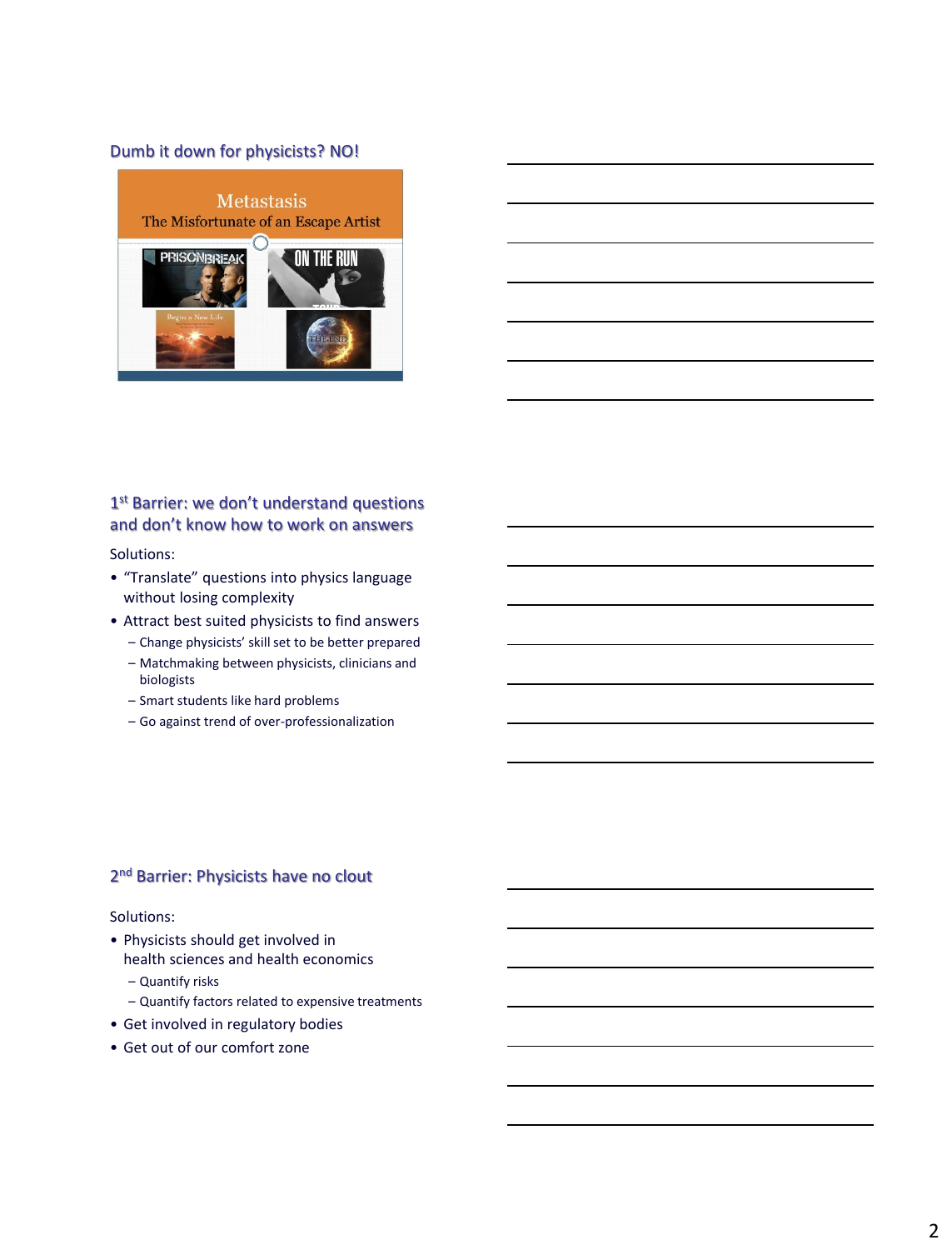### 3<sup>rd</sup> Barrier: Who is paying for this?

Solutions:

- Modernize study sections for grant review – Should be more open minded, see PS-OC
- Paper review of non traditional articles
- DARPA model

### DARPA –

Defense Advanced Research Projects Agency



### The DARPA model

- Ambitious goals
	- Harness science and engineering advances to solve real-world problems or create new opportunities.
- Temporary project teams
	- Bring together world-class experts from industry and academia to work on projects of relatively short duration. These projects are not open-ended research programs. Their intensity, sharp focus, and finite time frame make them attractive to the highest-caliber talent.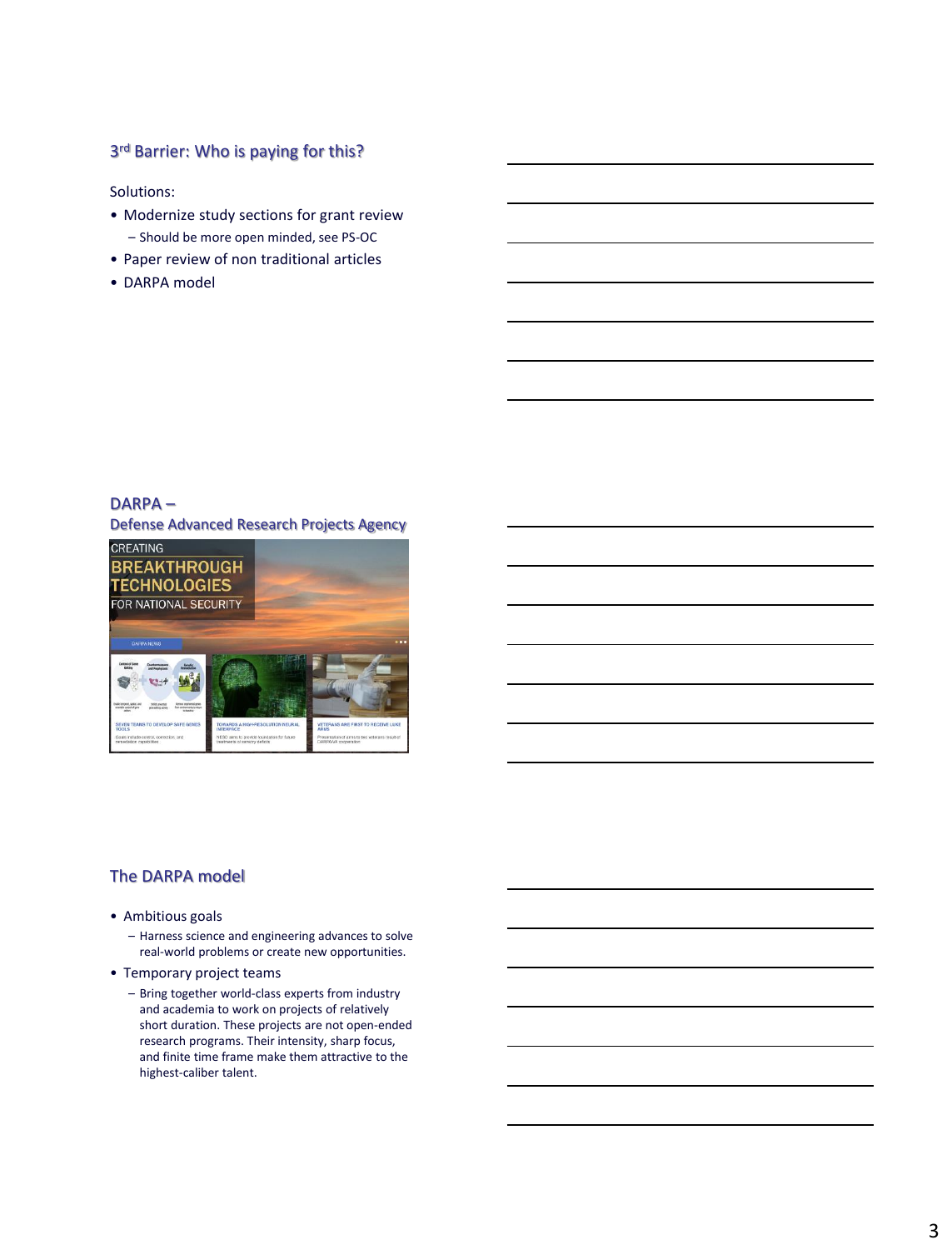### The DARPA model

Has often been successful:

- Internet
- GPS
- Revolutionary prosthetics
- Remote surgery (-> Da Vinci system)
- …

## The DARPA model

Has often been successful – but not always (robot trying to open door, challenge 2015)





### Technology Development: Typical Approach

Individual research leads to a vast array of potential<br>technologies and discoveries, only a fraction of which are<br>combined to form useful new products / processes.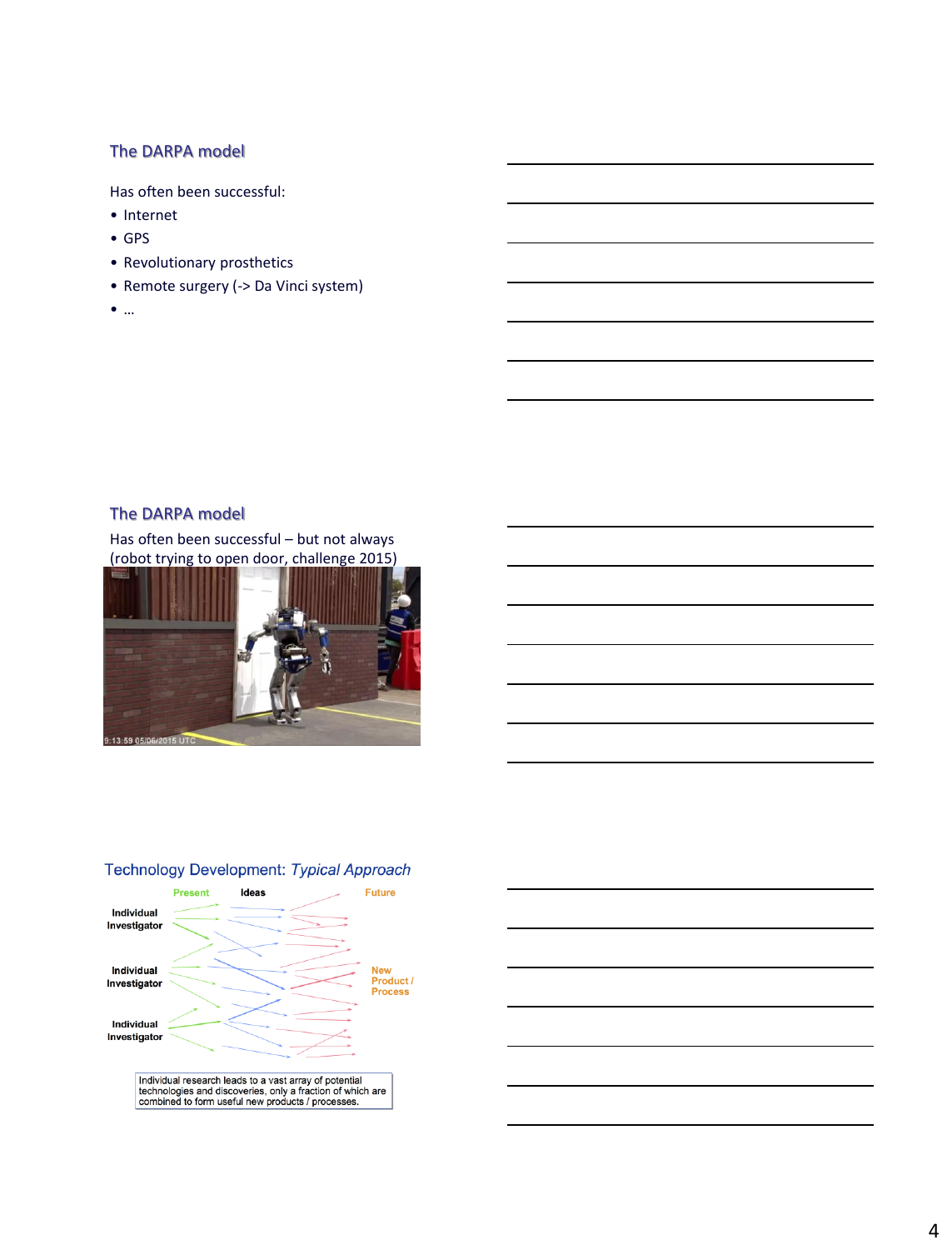#### Technology Development: End-game Approach





### End-game approach in Medical Physics

• Proton therapy for all patients



## Proton therapy

"I've compared it to the Death Star nothing so big and so useless has ever been discovered in medicine. It's hard to believe we should be paying handsomely for technology whose benefit is unproven."

Amitabh Chandra, Harvard Kennedy School statnews June 2017

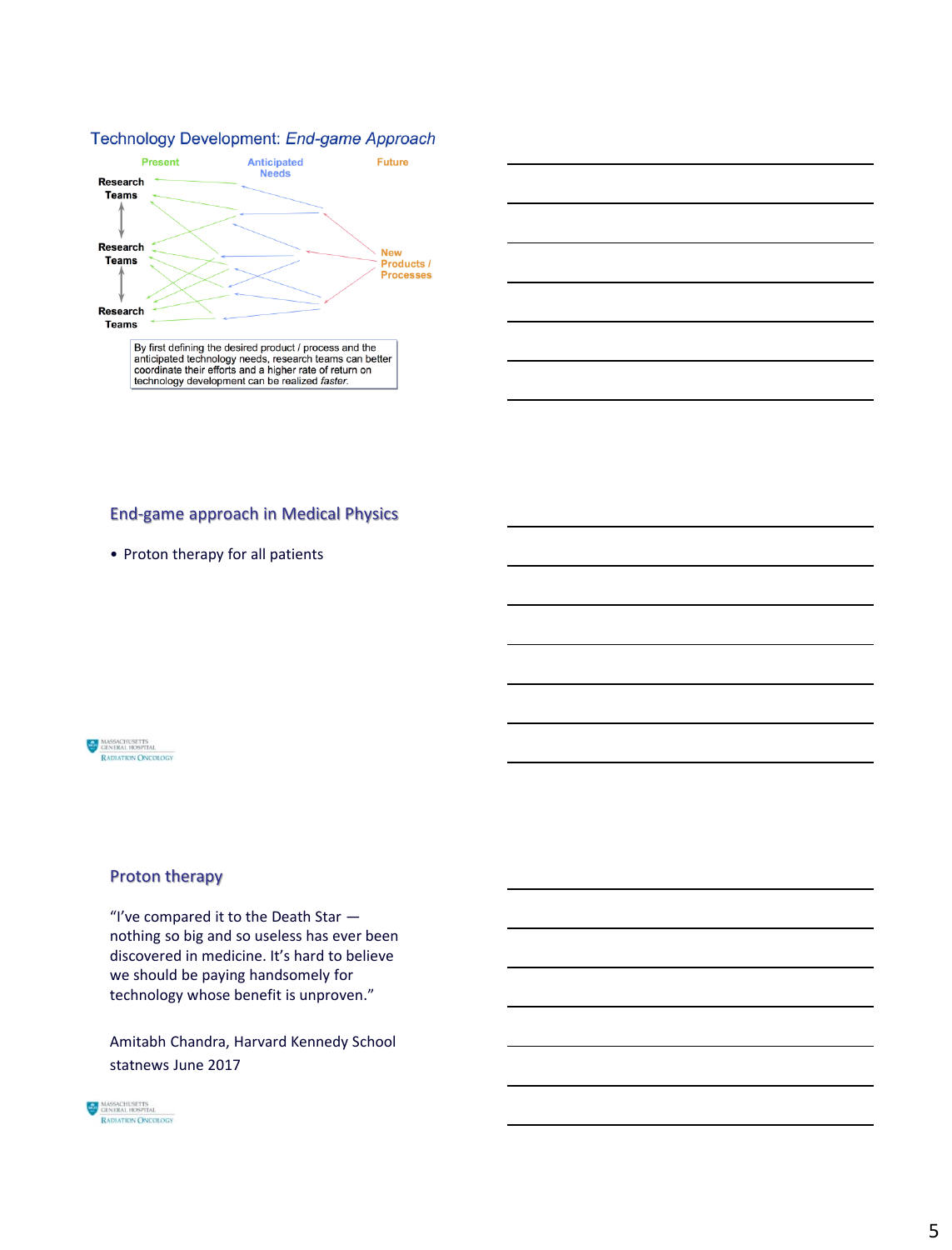## Shrinking proton therapy systems



## Replace linacs with proton machines?



MASSACHUSETTS RADIATION ONCOLOGY

## End-game approach in Medical Physics

- Proton therapy for all patients
- Image 1 mm<sup>3</sup> tumors
- …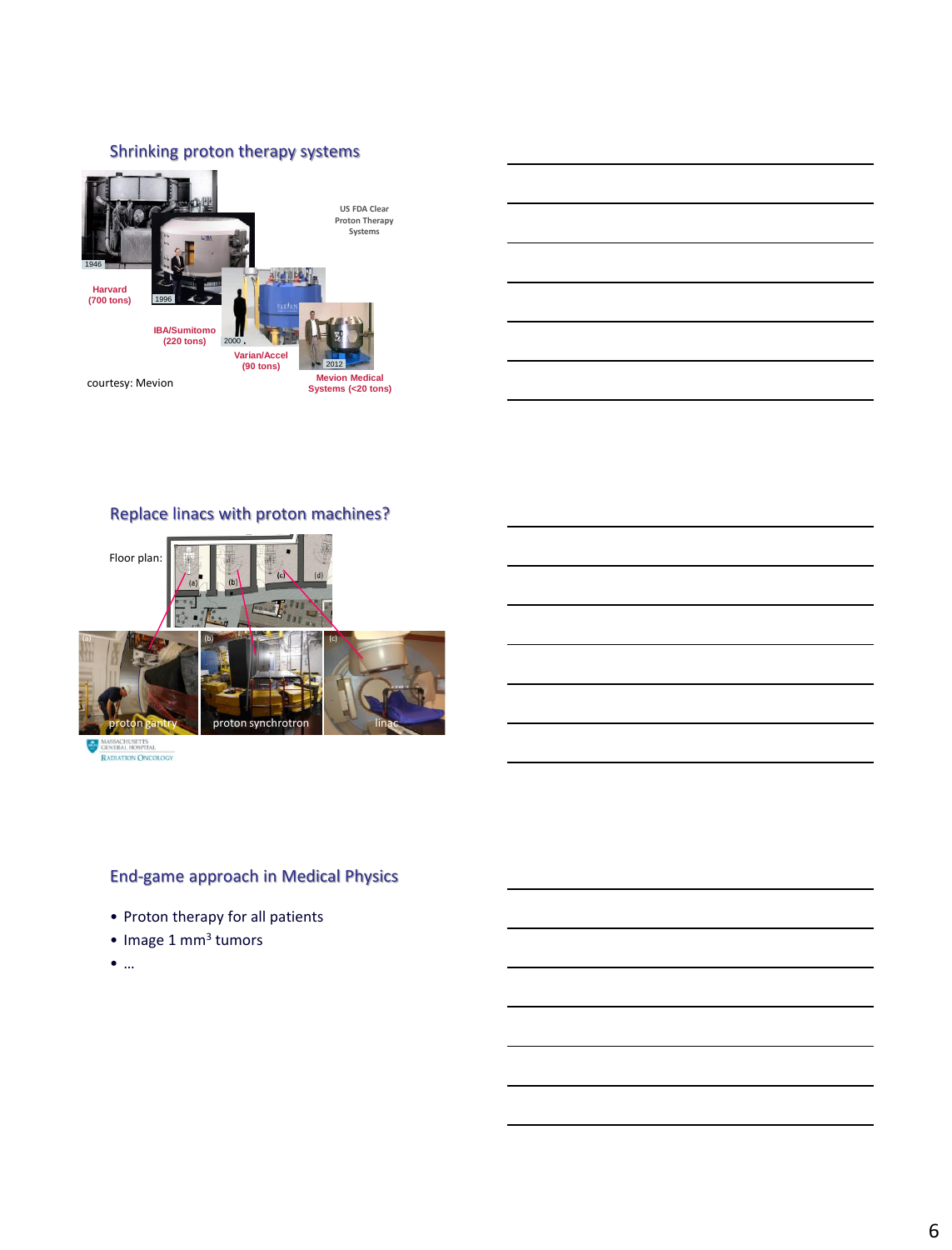## DARPA focusing on Pasteur Quadrant





## DARPA focusing on Pasteur Quadrant





## DARPA focusing on Pasteur Quadrant